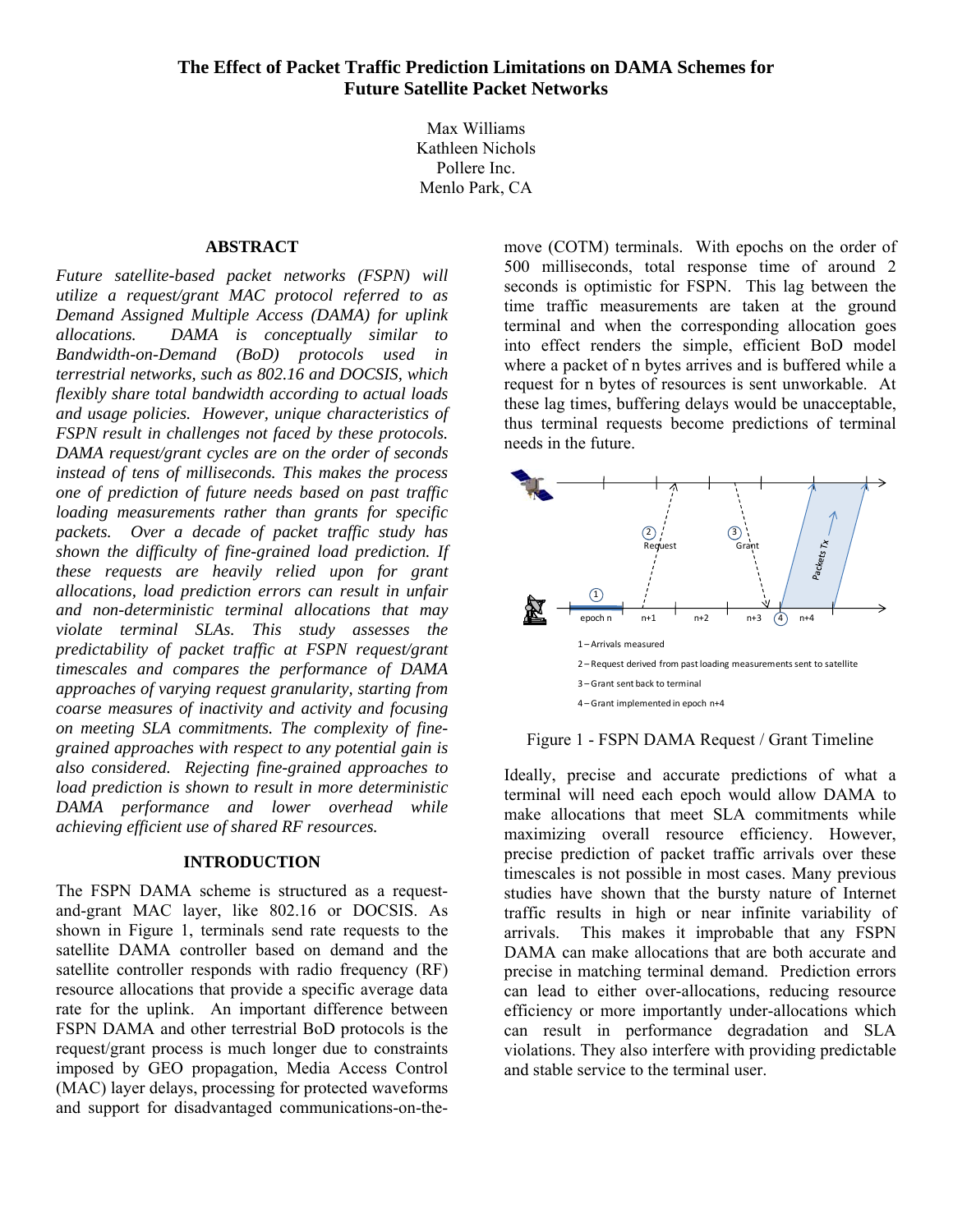Despite this barrier to precise statistical prediction, there are two simple traffic loading states that tend to persist at the FSPN DAMA timescales, inactivity and activity. That is, active (terminals with traffic loading over some minimal threshold) or conversely inactive conditions are likely to persist over the 2 second request/grant cycle and thus are relatively good, though coarse, predictors. Prediction errors are confined to the transition states which vary by terminal aggregation. DAMA resource efficiency is realized using this metric of active vs. inactive by making resources not used by inactive terminals available for other terminals that are active. As this study shows, a DAMA approach that uses this simple metric provides for accurate and stable allocations that support terminal SLAs with low relative complexity. To improve overall resource efficiency further, the possible use of additional granularity in the load prediction used by DAMA is systematically examined. Gains in resource efficiency however, must be weighed against any negative effects on SLA compliance caused by increased prediction errors and increased complexity of these approaches.

This study first analyzes predictability of packet traffic at the target timescales, focusing on less aggregated traffic expected to be typical of many smaller FSPN terminals. A correlation analysis is presented that provides a quantitative assessment of the ability to predict traffic loading for several types of common applications. Next, a range of possible DAMA request strategies are presented from those that minimize reliance on traffic prediction to those that attempt fine grained prediction. Finally, simulation-based data is presented assessing the performance of several types of DAMA request strategies with varying traffic prediction granularities. Each scheme is assessed based on a variety of evaluation criteria defined in this study.

### **TRAFFIC PREDICTABILITY**

The ability to predict loading several 500 ms epochs into the future would offer obvious advantages to any DAMA strategy by allowing terminals to precisely request what will be needed to satisfy demand. Internet traffic has been shown in many studies, including [1], to exhibit long-range dependence and self similarity, meaning it has memory or dependence over long timescales and is bursty with infinite variability. Longrange dependence does not imply predictability over short timeframes as is discussed in [3]. Traffic unpredictability is indicated by the very large or infinite variance found in samples.

Previous studies, e.g. [2], have shown that in order for linear prediction models (commonly proposed for DAMA) to work effectively, there should be relatively strong correlation between values of the time series at the lag time of interest (in our case about 2 seconds). Correlation analysis also gives insight into how well more complex and computationally intensive non-linear prediction models, such as neural networks, will perform. To quantify the correlation between traffic arrivals 4 epochs apart, the number of bytes arriving in each epoch was compared to the number arriving 4 epochs later for different types of packet traffic. Studying time series correlation can provide quantifiable evidence of the ability to do accurate fine-grained predictions, independent of the specific linear prediction model chosen.

The predictability of packet traffic was studied for terrestrial network traces of aggregated WAN links as well as Ethernet LAN segments in [2, 4]. In [2], packet captures from production networks are binned over certain non-overlapping time intervals and an autocorrelation function is computed to determine the correlation coefficient as a function of the lag time between sample bins. This indicates the degree to which a relationship exists between traffic levels at certain time separations. [2] found mixed results with some traces from aggregated links showing relatively strong correlation and others including the LAN traces showing poor correlation. Congested links will, of course, show strong correlation.

Following the approach in [2], the Pearson productmoment correlation coefficient was derived between 2 data sets for a specific terminal and application type as:

$$
r_{X,Y} = \frac{n \sum_{i=1}^{n} x_i y_i - \sum_{i=1}^{n} x_i \sum_{i=1}^{n} y_i}{\sqrt{n \sum_{i=1}^{n} x_i^2 - (\sum_{i=1}^{n} x_i)^2} \sqrt{n \sum_{i=1}^{n} y_i^2 - (\sum_{i=1}^{n} y_i)^2}}
$$
(1)

where X is the data set representing the number of bytes that arrived at a queue in each epoch e and Y is the data set representing the number of bytes that arrived at the queue in epoch  $e+4$ . So X and Y represent the arrivals each epoch for a particular terminal and particular type of traffic, where Y is simply the X data set time shifted by 4 epochs. n is the number of epochs (data pairs) included in the derivation.

The correlation coefficient is a measure of the linear relationship between the two variables, ranging from -1 to +1. A 1 indicates perfect positive correlation while a - 1 indicates perfect negative correlation. A 0 indicates no linear correlation of the 2 data sets. Interpretation of the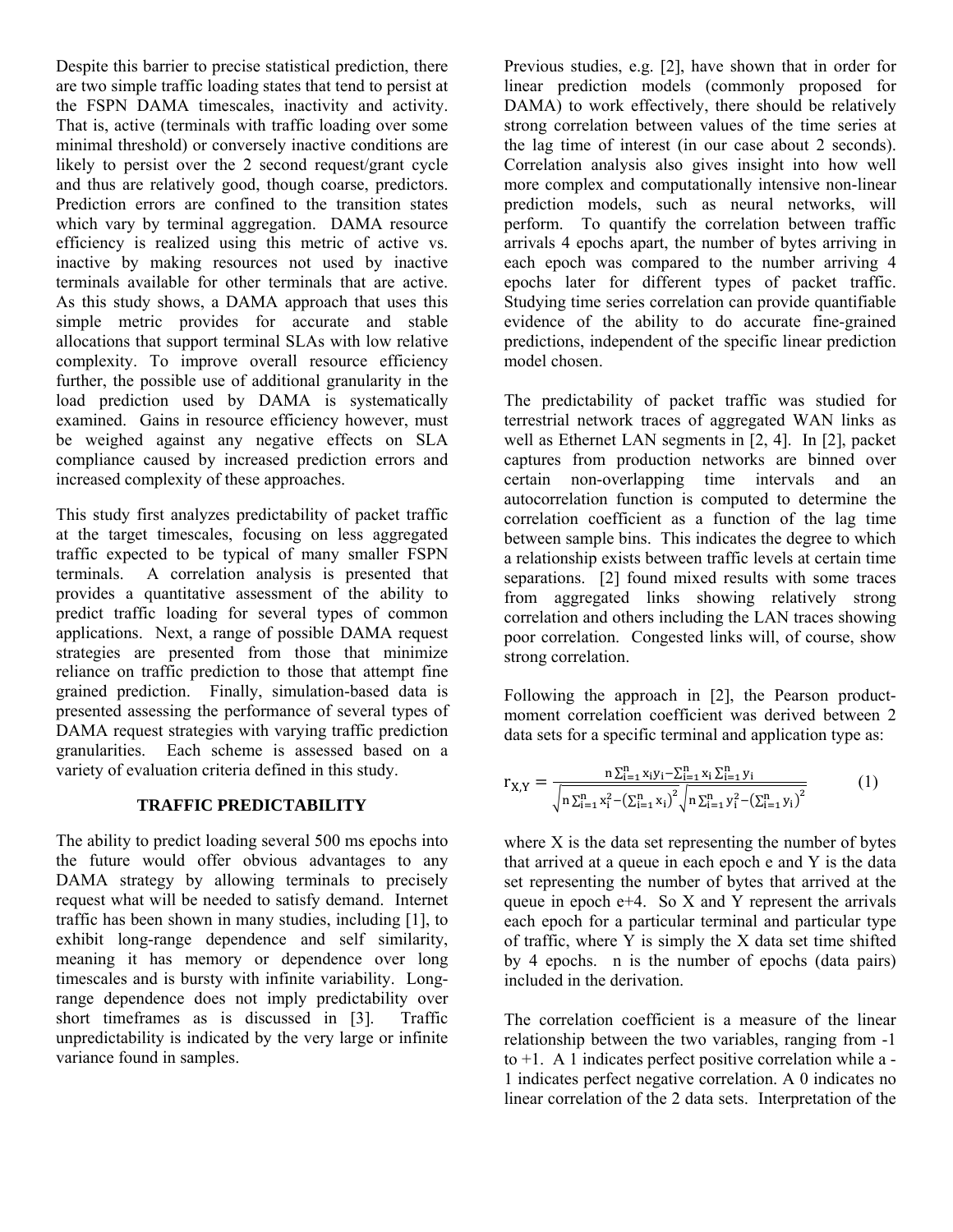correlation coefficient value is somewhat dependent on the process being evaluated but in general values below 0.5 represent very low correlation,  $0.51 - 0.79$  represents low correlation,  $0.8 - 0.89$  moderate correlation and  $>$ 0.89 high correlation. As seen in the coefficient described next, even a 0.9 or higher coefficient of correlation can allow a fair amount of independence between the data sets.

A complementary coefficient was calculated in addition to the correlation coefficient called the Coefficient of Determination. This is the square of the Pearson product-moment correlation coefficient and represents the percent of common variance between the 2 data sets. This is used to gauge the percentage of variability of Y that can be explained by variance in the X variable. The remaining percentage is unexplained and is a measure of the prediction error when predicting Y from X.

Only sample pairs where either x or y were non-zero were evaluated. Sample pairs in which both were zero were excluded in order to concentrate on traffic arrival prediction during active periods since terminal inactivity tends to persist. Full stack application models were built in Opnet and configured based on behavioral parameters derived from trace studies of application traffic in real operational networks including large and small FTPs, web traffic, texting and VBR streaming video. For each application type, the model was run multiple times, varying random seeds, until between 1500 and 5000 epochs worth of data was collected. Results are shown in Table 1.

| Table 1 - Correlation Analysis of Pkt Traffic Arrivals |  |  |
|--------------------------------------------------------|--|--|
|                                                        |  |  |

| <b>Traffic Type</b>                                               | <b>Correlation Coefficient</b><br>$\mathcal{F}$ | <b>Coefficient of Determination</b><br>$r^2x100$ |
|-------------------------------------------------------------------|-------------------------------------------------|--------------------------------------------------|
| Large FTPs $(1MB - 12MB)$                                         | 0.872830                                        | 76%                                              |
| Small FTPs $(10KB - 500KB)$                                       | 0477526                                         | 22.8%                                            |
| Web Browsing (HTTP)                                               | 0.101825                                        | $1\%$                                            |
| Texting                                                           | $-0.335131$                                     | 11.2%                                            |
| Streaming Video - H.263 codec<br>Low Motion Scenes (talking head) | $-0.061915$                                     | $0.4\%$                                          |
| Streaming Video - H.263 codec<br>Dynamic Scenes (action movie)    | 0.011479                                        | 0.01%                                            |

The results show very low correlation for all but the Large FTP application as expected. The Large FTP correlation coefficient was close to the highly correlated range, indicating the arrivals four epochs apart exhibit a near linear relationship. The coefficient of determination indicates that over 75% of the variation of epoch n+4 is accounted for by the variation in epoch n. The correlation seen with this application configuration

is due in large part to the fact that it allows the TCP session to progress through slow start and fill the pipe. Once there it adjusts its sending rate to the available bandwidth and keeps a fairly steady arrival rate over the remainder of the file transfer.

This contrasts with smaller FTPs as well as the web browsing and texting applications in which the underlying TCP connection never leaves slow start and doesn't fill the pipe before the message transfer completes. These short transactions are much burstier and thus more difficult to predict 4 epochs out as evidenced by their very low correlation coefficients. Less than a quarter (with web browsing substantially less) of the variation in the arrivals in epoch n+4 can be accounted for by the variation in arrivals in epoch n for traffic generated by these applications. That leaves a substantial amount of uncertainty in the possible arrivals that can occur 4 epochs into the future which will result in higher prediction errors.

Streaming video traffic showed the least amount of correlation in arrivals 4 epochs apart. The codec analyzed, H.263, is a variable bit rate encoder that generates variable size frames with variable inter-frame times based on the content being encoded. This results in a very dynamic arrival rate with the difference in arrivals 4 epochs apart quite variable with large magnitudes.

Another way to see the relationship between arrivals is to use a scatterplot with arrivals in epoch n (the independent variable) along the x-axis and arrivals in epoch n+4 (the dependent variable) along the y-axis. This shows the degree of correlation (or lack thereof) that exists between 2 data sets. Linear correlation would show in the graph as data points scattered closely around (or directly on) a line, while non-linear correlation might show up as points clustered around a curve representing the non-linear relationship between the data sets. The closer the data points are clustered around a line (or curve for non-linear dependence) the stronger the linear correlation. The exception is a vertical or horizontal line which shows independence since one of the variables would be constant regardless of the value of the other.

A scatter plot of streaming video (Figure 2) clearly shows no linear relationship between these data sets and thus the extremely poor correlation coefficient seen in Table 1 above.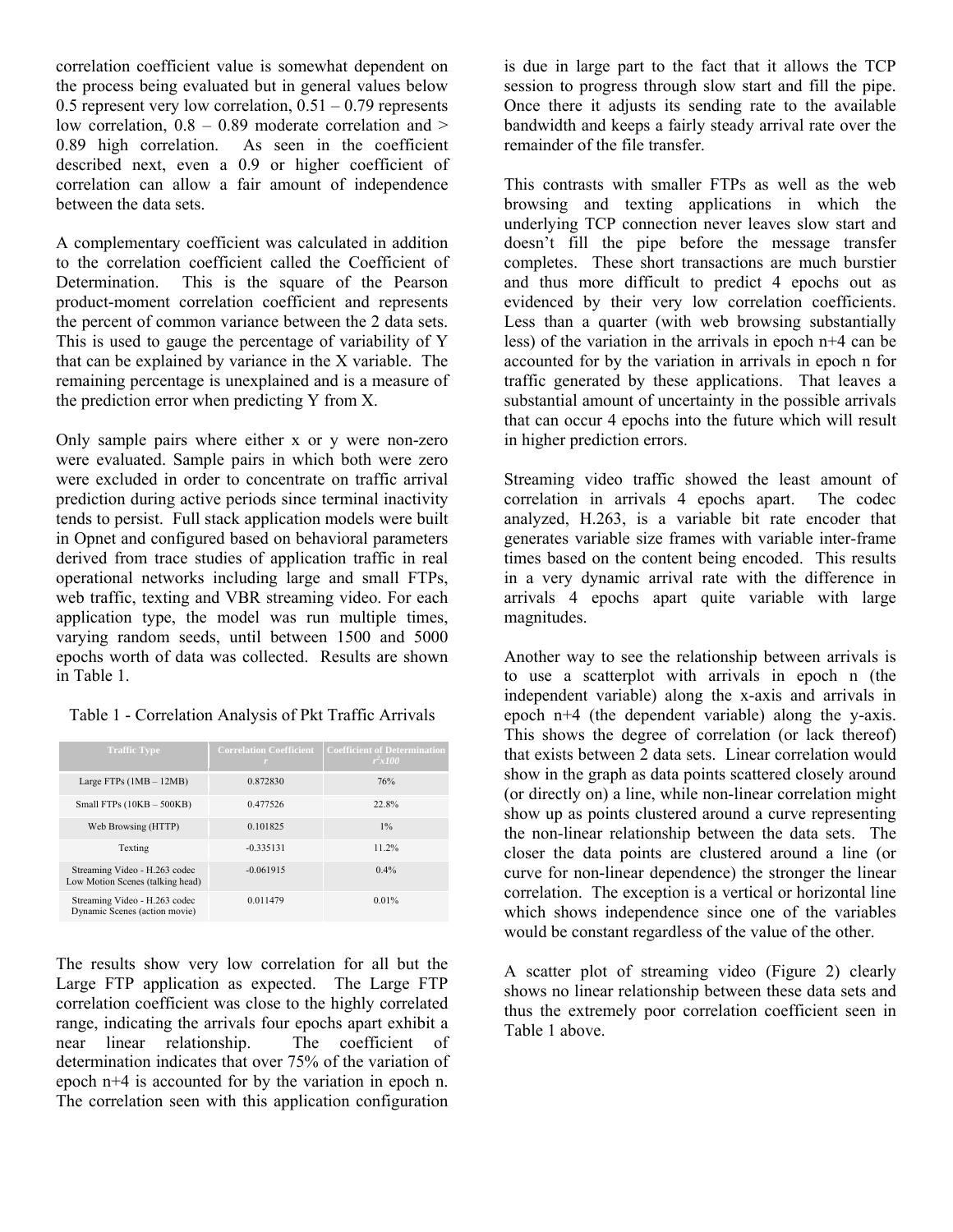

Figure 2 - Streaming Video Packet Arrivals Scatterplot

This analysis was conducted with terminal workloads showing very little aggregation, representative of those with a relatively small number of simultaneous users behind them. Terminals with more traffic aggregation may have different characteristic uplink loads. Such aggregation is likely for larger terminals servicing a large number of users, possibly from multiple tactical networks. Network characteristics outside the FSPN domain could also lead to different results, e.g. a congested bottleneck along the path in a user network could cause resulting traffic arrivals into the FSPN appear smooth. As a result, the correlation might be higher. However, these cases likely represent transients that would not be generally useful for more fine grained predictions.

The correlation analysis detailed in this section showed that except for large and long-lived FTPs, traffic arrivals show very low correlation at 4 epoch lags. In most cases, less than 25% of the variability of arrivals in epoch n+4 can be explained by variability in epoch n. In many cases it is substantially less. Much of arrival dynamics 4 epochs into the future are unlikely to be precisely predictable with linear prediction models and at best difficult for the more computationally intensive non-linear models

# **DAMA REQUEST STRATEGIES**

DAMA request strategies can be categorized based on the request quanta utilized (Figure 3). There are advantages and disadvantages associated with request granularity. A fine-grained request quantum implies use of more precise traffic prediction, while a coarse-grained request quantum implies use of lower precision prediction. As seen in the last section, precision does not imply prediction accuracy. Coarse-grained requests, i.e. binary activity/inactivity indications, are more likely to be accurate which leads to more deterministic

performance. Coarse-grained requests also need fewer request updates but may result in more unused resources and thus reduce effective capacity. More granular requests, when accurate, can allow more harvesting of unused resources but may suffer frequent prediction errors and will require a higher request frequency.



Figure 3 - DAMA Request Approaches

The DAMA request strategies evaluated in this study range from utilizing a very coarse metric of activity/inactivity (whether a terminal will have any packet arrivals or not) to the most granular (how many bytes will arrive). The former approach is termed Activity Based (AB) and the request (prediction) is simply based on the presence or absence of arrivals during the last epoch. The latter is termed Load Based (LB) and the request is based on an exponential weighted moving average of the arrivals from past epochs. These represent opposite ends of the spectrum and serve to frame the problem space. Additional variants, that fall in between, were evaluated by incorporating varying levels of traffic prediction granularity. These used multiple discrete request levels or quanta that are selected based on past arrivals, where one level is equivalent to the AB approach described above. These variants are referred to as Multi-level Activity Based (MLAB). Figure 4 shows how request levels are selected based on past arrivals for a 2-level MLAB approach. When arrivals fall within an activity level range for a terminal in an epoch (1 or 2 in this case), the corresponding request level is used. Simple dampening mechanisms can be used to prevent rapid oscillations between request levels.



Figure 4 - MLAB Request Levels (2-level example)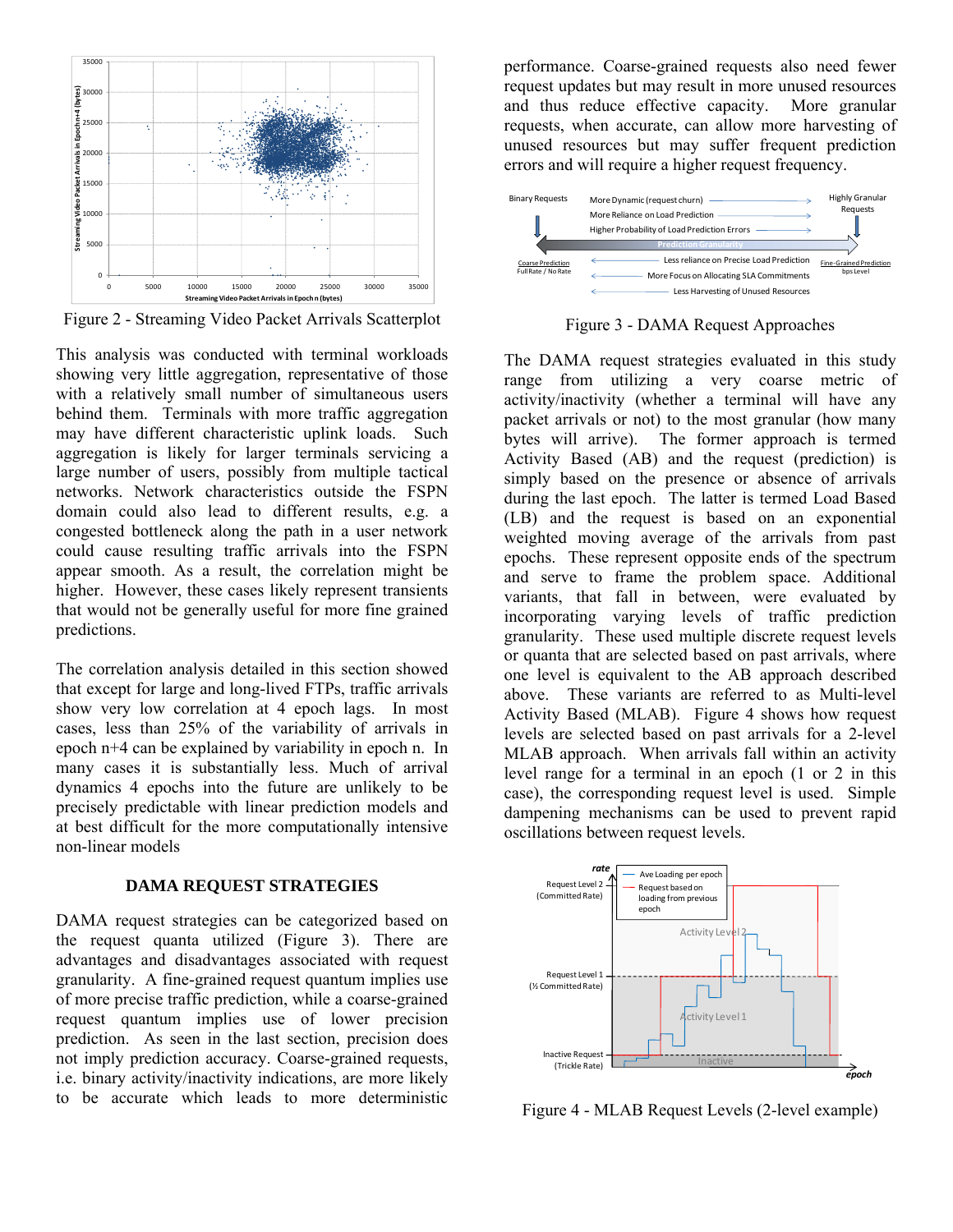## **EVALUATION CRITERIA**

To evaluate the performance of DAMA request strategies, a mix of high level aggregate metrics that represent performance directly observable by FSPN users and low level metrics for the MAC layer DAMA behavior were used. Together, these give an evaluation of the ability of each approach to maintain commitments in terminal SLAs and maximize effective system capacity with least complexity.

## **QoS Metrics (Delay and Packet Loss)**

Edge-to-edge QoS metrics are used as one assessment of ability to support terminal SLSs. Since delay and loss metrics will be directly observable by the FSPN user and will be part of a service commitment, this metric will give insight into how the allocations affect the QoS commitments achievable across FSPN.

## **Under-Allocations**

One DAMA objective is to allocate rates so it appears to users that the SLA rate is always there. That is, the rate allocated should at least be equivalent to the arrival rate of the traffic up to the SLA commitment (i.e., number of bytes arriving in an epoch  $\leq$  number of bytes allocated for transmission in the epoch). Allocations less than the arrival rate (i.e., more bytes arriving than leaving over an epoch) result in a queue sustained across epochs, with longer delays and/or packet loss that can affect the performance commitments. This condition is termed an under-allocation and it is measured in number of epochs of occurrence across all terminals in each experiment.

### **Misallocated Bytes**

The Misallocated Bytes metric is a measure of how efficiently resources were allocated to terminals in order to maximize the effective capacity. It is a measure of the number of unused bytes allocated to terminals (allocated bytes  $>$  arriving bytes) in an epoch that theoretically could have instead been allocated to terminals that were under-allocated (allocated bytes < arriving bytes) in that same epoch. The misallocated bytes are tallied in each epoch of a simulation across all terminals and are summed over all epochs in each simulation.

# **Overhead/Complexity**

This is a measure of the DAMA requests and grants that were needed for each request strategy used. The uplink request frequency provides a quantifiable measure of the DAMA overhead necessary and also gives some insight into the required complexity and processing in the terminals and satellite to generate and utilize these DAMA request updates to allocate resources each epoch. When hundreds of terminals share uplink DAMA resources, the complexity of receiving and processing requests, completing the uplink channelization process to derive individual allocations and sending the

assignments back to all terminals is not trivial especially for size weight and power (SWAP) constrained payload processors.

## **SIMULATION SETUP**

The simulation scenario utilized contains 100 FSPN terminals under a single satellite sharing a common pool of uplink RF resources through DAMA. Each terminal has a router and a DAMA agent that sends a request to the satellite DAMA controller based on the packet arrivals at the terminal router queues each epoch. The DAMA controller receives all requests from terminals and issues grants to each based on available RF resources using a multi-frequency TDMA channelization process. Most terminals in the simulation have 1 Mbps uplink committed rates while a smaller subset has 4 Mbps uplink commitments. The resources available on the uplink are constrained, meaning that not all terminal commitments can be met in most epochs. Space – ground links include GEO propagation delays and various lower layer processing delays. All packet paths include both an uplink and downlink. The uplink is the focus of this study.

Application models are used to generate the packet traffic. The models include FTP, web browsing, routing control traffic, texting and video streaming. Inelastic real-time traffic such as interactive voice and video conferencing was not included in this study, since the strict QoS metrics and other operational policies typically required with these traffic types necessitate the use of resource allocation strategies different from the epoch-by-epoch DAMA approaches assessed in this study.

Since application models with stochastic behavior were used, a Monte Carlo simulation technique was employed to allow for convergence and thus higher confidence in the resulting data. Each test case was run up to 100 times using different random number seeds. Each simulation run is 3600 seconds in duration.

### Table 2 - Traffic to Queue Mapping

| <b>Application Traffic</b>       | <b>IP Queue</b>   |
|----------------------------------|-------------------|
| <b>Streaming Video Packets</b>   | Queue 4           |
| <b>Routing Control Packets</b>   | Queue 3           |
| <b>FTP Packets</b>               | Queue 2           |
| Web Browsing and Texting Packets | Queue 1 (Default) |

Terminal routers are configured with 4 queues with a class based weighted fair queue scheduler. Packets generated from the application models were marked with Diffserv Code Points (DSCPs) and placed in the four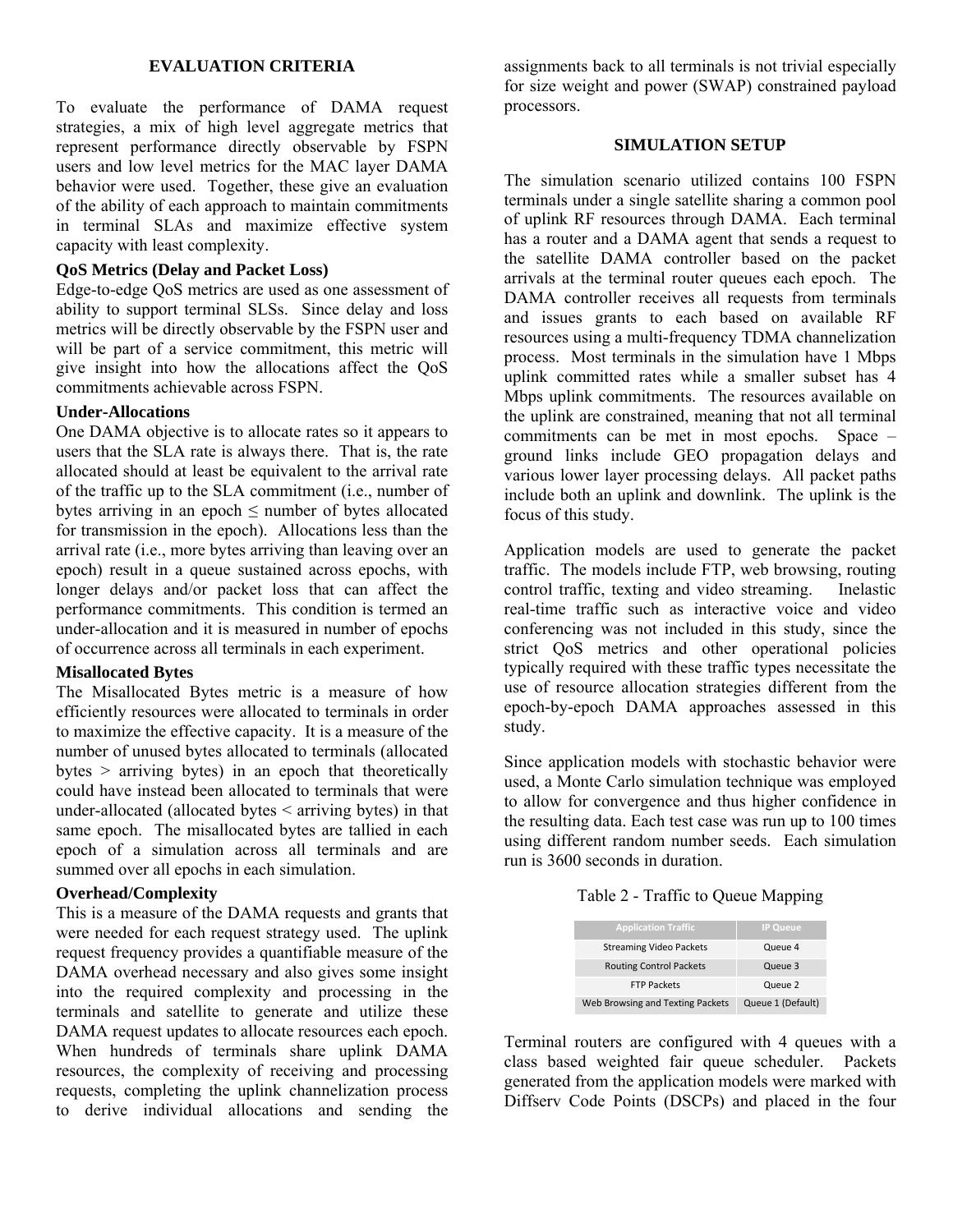queues in each router as indicated in **Error! Reference source not found.**.

# **SIMULATION RESULTS**

Results are organized with respect to the four metrics of Evaluation Criteria. Multi-level AB (MLAB) was evaluated using 1, 2, 4, 6, 8 and 10 request levels and the performance was compared to the most granular LB request approach.

The objective of these tests was to establish baseline DAMA performance using a simple, low risk approach that toggles between the full committed rate and a low trickle rate when the terminal moves between active data transmission and data inactivity. Additional levels of request granularity are then introduced to quantify the effects of attempting more precise load prediction and evaluate whether gains in performance can be achieved. Gains were expected going from a single level (binary request) to multiple levels, with diminishment at some point as predictions become increasingly granular and prediction errors rise. It was expected that a few coarse levels would offer the majority of gains in harvesting unused allocated bytes and thereby increase effective system capacity without the negative side-effects of the very granular LB DAMA request approach.

Test results largely support this hypothesis. As can be seen in the results presented here, all metrics showed improvements going from 1 level (AB) to multiple levels, but improvements leveled off and even reversed in some cases as the request granularity increased towards the LB request approach. Eventually the negative effects of rising prediction error probabilities, specifically under-request errors, and increases in request frequency overshadow the additional minor resource efficiency gains that might result from increasing the prediction granularity further.

Figure 5 shows the packet delay metric for FTP traffic where improvements can be seen going from 1 level to multiple levels. This is due to the increased ability to harvest unused allocations and thus increase effective capacity (i.e., resources were utilized more efficiently to allow more terminal demand to be met). This led to lower packet delays. However, the LB request approach did not see this improvement. Its requests were the most granular, but they suffered more prediction errors due to the inherent uncertainty with traffic arrivals as described previously. Under-request errors were particularly harmful since these caused DAMA to allocate less than the terminals needed and thus increased packet delays as packets backed up in the router queues.



Figure 5 - Packet Delay Metric (FTP)

This same effect can be seen in the next two metrics – under-allocations Figure 6 and misallocated bytes Figure 7. Starting from a single request level, the underallocations and misallocated bytes are relatively high due to the inability to accurately harvest unused allocations from terminals using less than their full committed rates. This prevents these unused allocations from being allocated to other terminals to satisfy actual demand and thus increase effective capacity. Increasing the request granularity to 2 levels provides a fairly dramatic improvement in both metrics as DAMA is able to identify terminals that only need half or less of their commitments, thus reducing unused allocations.



Figure 6 - Under-Allocations Metric

Further levels provide minor improvements up to a point as the average number of under-allocations and misallocated bytes drops slightly. As the number of levels rises approaching 10 and LB, the performance actually worsens. This is the result of increasing underrequest errors due to an attempted DAMA request precision that is not supported by the uncertainties involved in traffic arrivals.